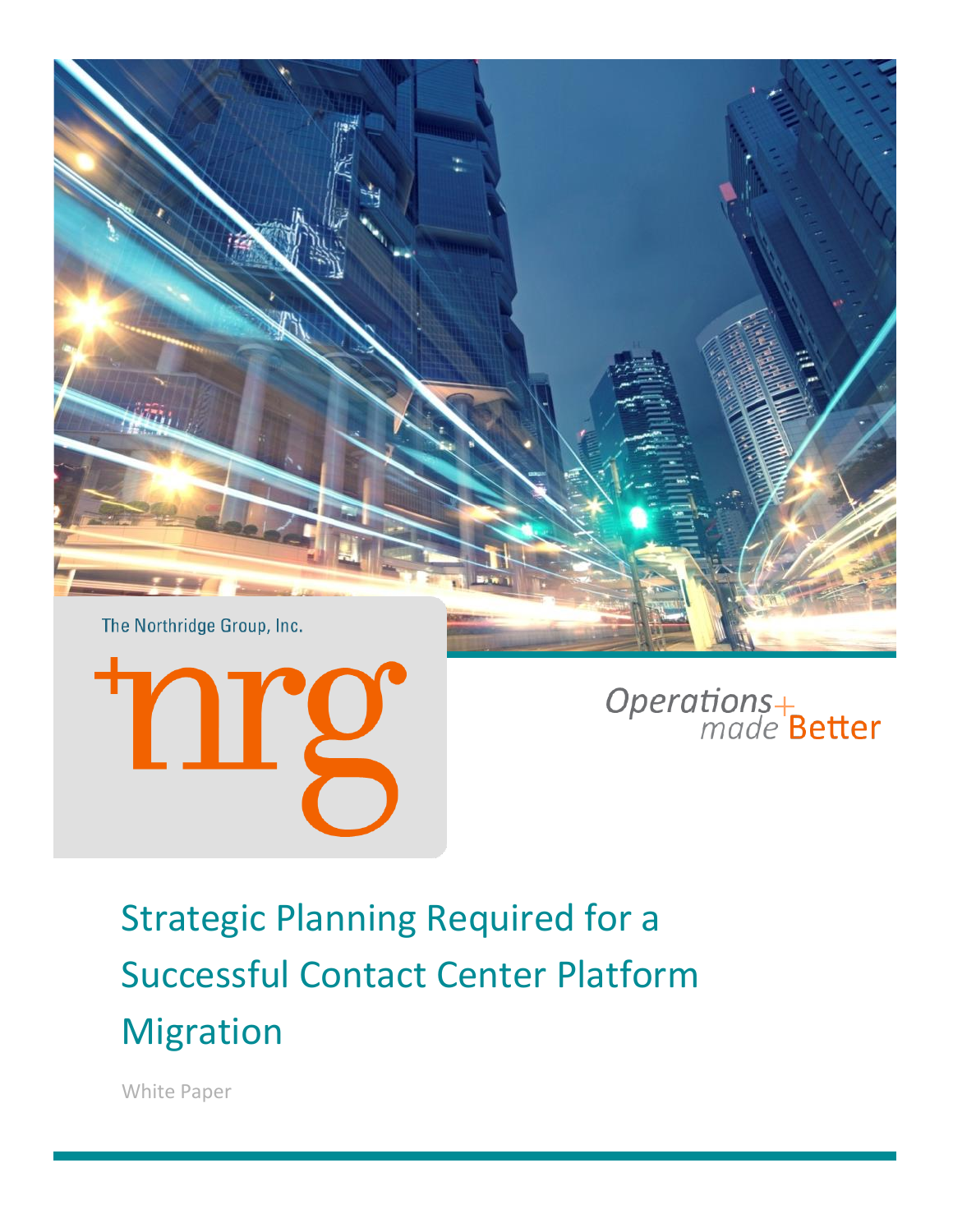# *The Northridge Group*

One of the most fundamental technologies powering any Contact Center is its voice and omni-channel routing and management solution. The contact management platform not only routes and queues customer interactions, but is also the enabling or limiting factor to deploying advanced capabilities required to enhance customer experience and lower operating costs.

When contact center leaders seek to improve performance or provide truly differentiated customer service, they consider enhanced capabilities such as Courtesy Callback, presence management, and Omni-channel integration. Too often their outdated contact management platform does not offer the advanced capabilities required to meet the ever evolving consumer demands for enhanced service.

This leads to the need for a truly significant change of upgrading or transitioning to a new contact management solution which is a large investment both in terms of money and operational impact. Changing your core contact management platform has many dependencies and requires a comprehensive understanding of the impacts to other contact center technology, existing process and operations, reporting / KPI management, and nearly all aspects of the contact center.

There are 5 critical considerations when assessing whether or not migrating to a new contact management platform is the right move.

An effective planning process includes assessing the following areas:

**Operations** 

- 1. Current and future state capabilities required to achieve desired Customer Service goals and expectations
- 2. Network readiness and implications to telephony and other contact center technologies
- 3. Impact on operations, process flows, and agent skill sets and career paths
- 4. Cloud vs. Premise based solutions
- 5. Financial analysis and Business Case development

# **CURRENT AND FUTURE STATE CAPABILITIES REQUIRED TO ACHIEVE DESIRED CUSTOMER SERVICE GOALS AND EXPECTATIONS**

Not all contact management platforms are equal. While all of the leading platforms effectively handle core call management and routing functionality, they each offer different strengths and capabilities.

Documenting required capabilities for each of your primary contact types is a good first step. Then, develop a matrix of required functionality from which to assess the fit of each vendor's platform under consideration.

Most enterprises have a near term and longer term customer service strategy that must also be factored into the assessment. It is important to identify the capabilities that are needed now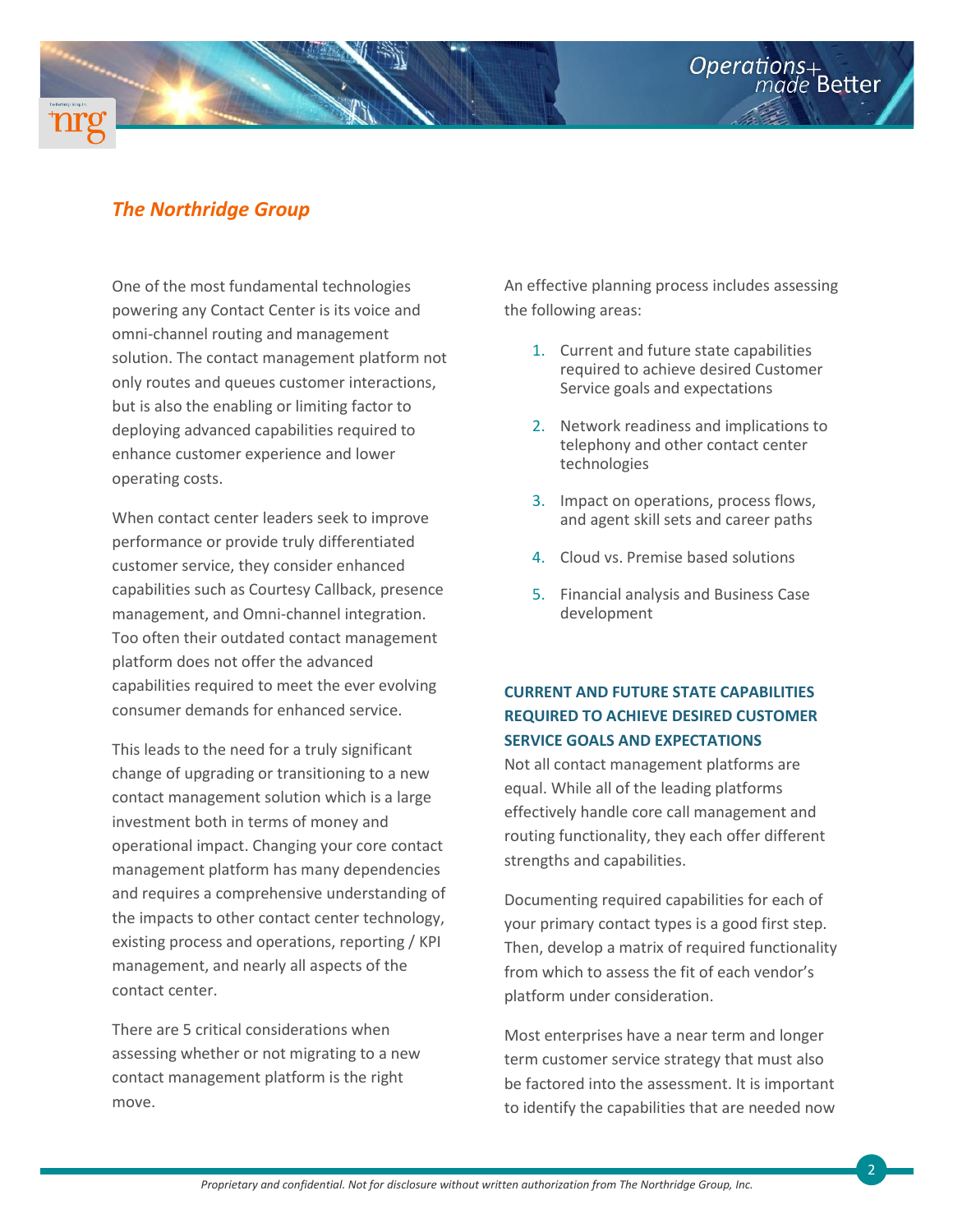

and the core functionality that will be required to achieve your future state objectives. For example, you may need an integrated chat solution to drive resource efficiencies in handling these interactions today but want to build a full, end-to-end Omni-Channel solution for the future. Northridge can help define the art of the possible tailored to your unique business challenges and priorities while leveraging best practices and insights from leading brands across all business verticals.

## **NETWORK READINESS AND IMPLICATIONS TO TELEPHONY AND OTHER CONTACT CENTER TECHNOLOGIES**

The contact management platform is the core foundation for any contact center, so making a change here impacts all other areas of the Contact Center. Is there functionality that is embedded in this new solution that enables decommissioning of another system? How well do all of my other systems integrate into this new solution? Will I be able to see the end-toend customer experience across channels? All great questions that warrant consideration.

For an effective transition, you need to assess any implications to your telephony network (capacity requirements, trunking methods, etc.) along with all of the integrated solutions that must work seamlessly in the new environment. This includes your IVR, CTI, CRM, WFM, QM, Speech Analytics, etc. To drive a more integrated and predictive experience, it is also important to align with your online, mobile, and big data strategy.

#### Common Connected Systems



#### **IMPACT ON OPERATIONS, PROCESS FLOWS, SKILL SETS AND CAREER PATHS**

While the technical requirements are foundational to any solution migration, it is critical to align the vendor selection and design process tightly with the operational strategy, resource structure, and business processes. It is important to evaluate how the new solution can enhance and take your customer experience and operations to the next level of performance throughout this process. Focusing on the desired future state ensures you are taking full advantage of the new functionality and also redesigning your customer, business, and agent processes where needed.

Successful migrations will vary by many factors: organizational size, variety of contact types, new functionality added, operational change readiness, etc. Typically, enterprise level migrations range from 6 to 18 months.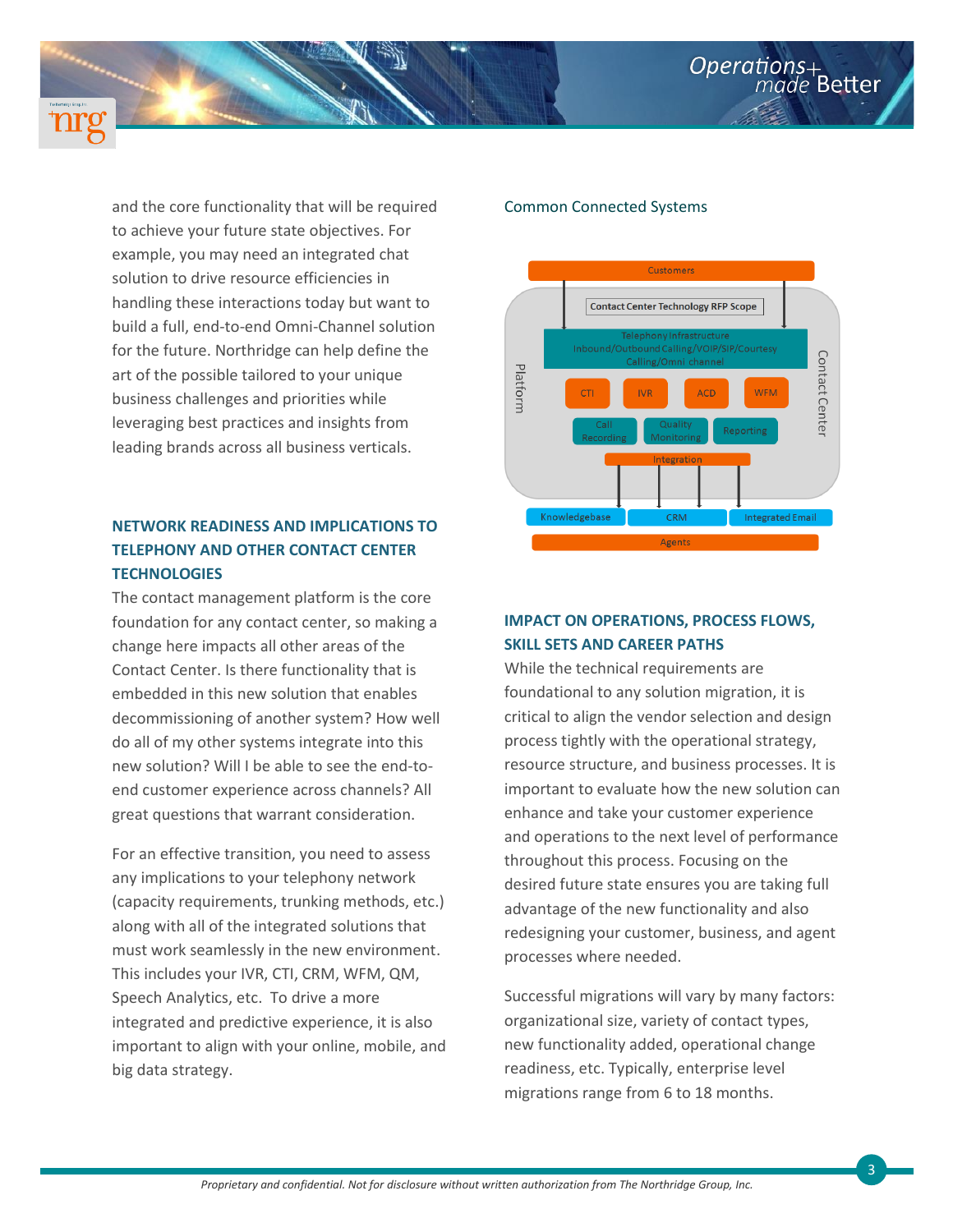



### **CLOUD VS. PREMISE BASED SOLUTIONS**

An additional consideration, beyond the vendor, is whether or not you want a premise based platform or a cloud solution. There are pros and cons to both approaches and the right answer is highly dependent upon each enterprises' strengths, weaknesses, requirements, and operating preferences.

Consider your IT resources and capabilities. Does your organization consistently have the deep technical experience and the resources available to manage an on-premise environment? If not, cloud service may be more attractive. Also consider how your company finances investments. Do you prefer extending capital upfront and depreciating assets, or does your Finance team prefer pay-as-you-go subscription models that tend to involve more OPEX and less capital?

Other factors, such as: complexity of your business, which Advanced Features you will use and how much customization you anticipate should also be factored into the premise vs. cloud decision. More Advanced Features and customization required may lead you to the premise based solution. Other factors to consider include: the frequency of ramping up and down resources, agility and speed required to support business changes, ease of integration, security, and ongoing maintenance.

Much like with the capabilities assessment, developing a matrix with key considerations and then evaluating the attributes of premise and cloud platforms will lead you to the right decision.

### **FINANCIAL ANALYSIS AND BUSINESS CASE DEVELOPMENT**

Another critical step in the migration planning process is to develop a strong business case, incorporating the financial impact.

Outline the business benefits to be derived from the new platform. Include the impacts of cost savings from IT and operational efficiencies. Include potential revenue impacts from improved customer experience, lower churn, etc. Consider all benefits, apply sound logic to your calculations and be conservative. Your Finance and Executive teams will appropriately hold you to those assumptions!

Estimate the costs of the new contact management platform, including: licensing, hardware, maintenance, integration costs and upgrades required to the other contact center systems. Also, develop a Total Cost of Ownership model with a multi-year view. The business case should factor in the level of effort required to operationalize the new platform. Include not only the technical costs, but also the impact on operations.

#### **IN SUMMARY**

Migrating your contact management platform may enable transformative changes to your customer experience and operations. The investment and associated business impact is significant, so a well-designed plan leveraging an experienced partner will increase the likelihood of success and accelerate the benefits realization.